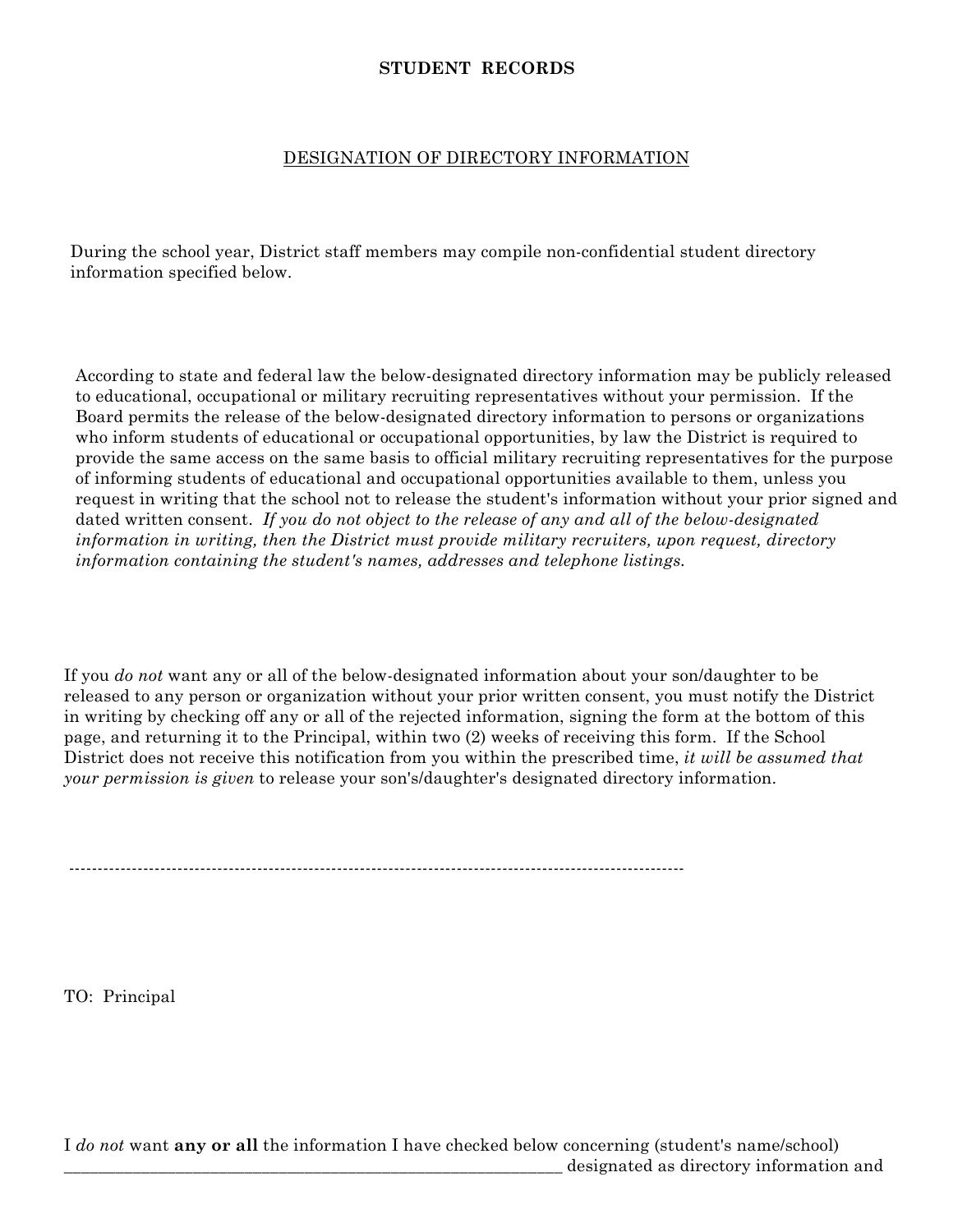released to any person or organization without my prior signed and dated written consent:

Name Address

 $\Box$  Telephone listing  $\Box$  Electronic mail address

 $\square$  Date and place of birth  $\square$  Photograph

 $\square$  Dates of attendance  $\square$  Grade level

 $\Box$  <br> Honors and awards received  $\quad \Box$  <br> Major field of study

 $\square$  Enrollment status (e.g., part time or full time)

 $\Box$  <br> Participation in officially recognized activities and sports

 $\Box$  <br> Weight and height of members of athletic teams

 $\Box$ <br> <br> Most recent educational agency or institution attended